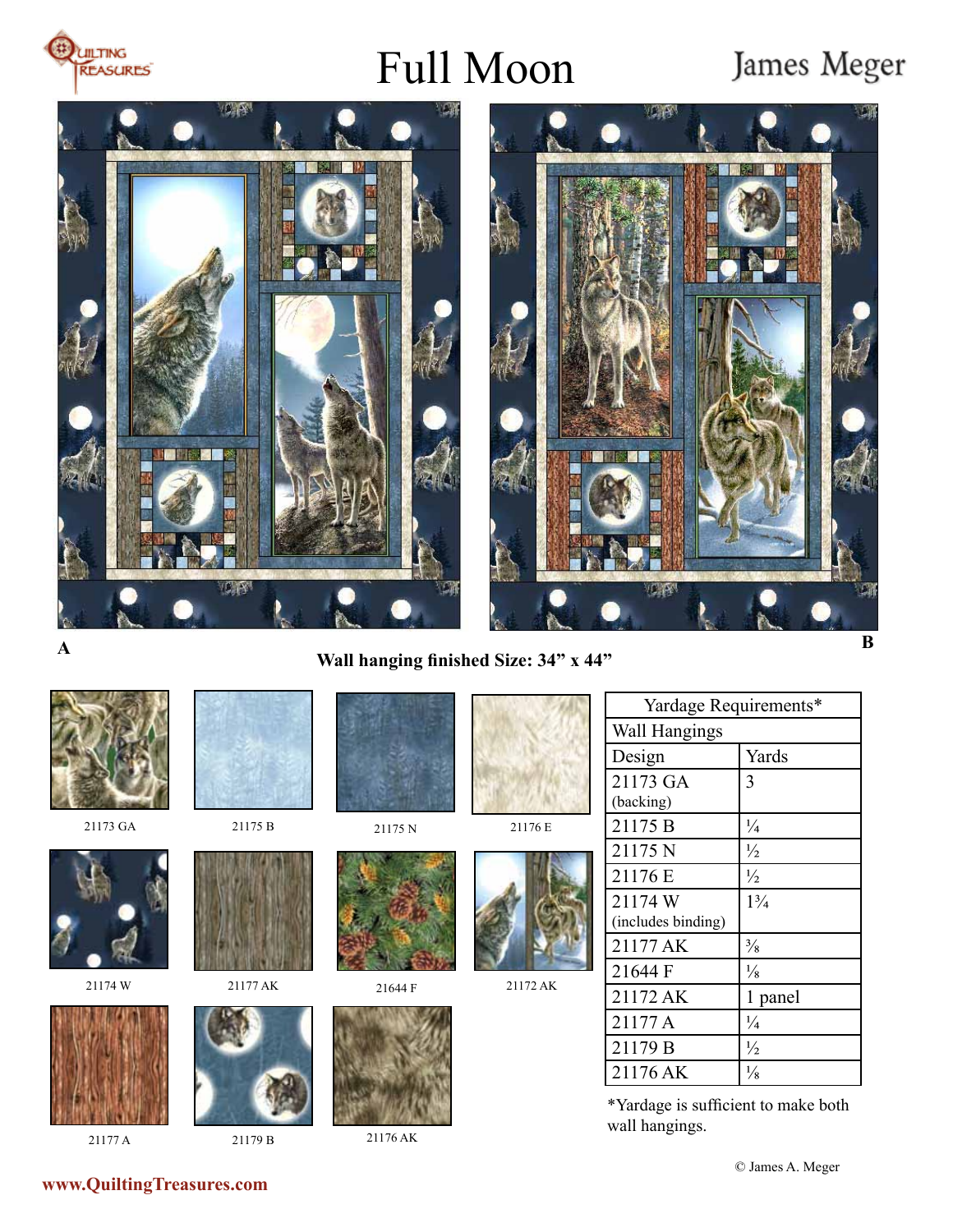

## Full Moon

### James Meger

**Full Moon Finished Size: 34" x 44" Designed by Lisa Giesbrecht**

**Instructions are given for two different versions of the wall quilt. Each one uses two of the long wolf panels. Cutting and yardage is listed for both quilts together.**

#### **CUTTING**

**1 Wolf Panel - 21172 AK** Fussy-cut four 10 ½" x 22 ½" panels (2 for each wall hanging)

#### **½ yard 21179 B Multi-wolves heads**

Fussy-cut 4 - 6  $\frac{1}{2}$ " x 6  $\frac{1}{2}$ " squares, centering wolf heads (2 for each wall hanging)

#### **1¾ yards 21174 W Wolves with Moons - Refer to cutting diagram at right**

4 - 4 ½" x WOF strips for outer top and bottom borders; trim each strip to 4  $\frac{1}{2}$ " x 36  $\frac{1}{2}$ " (2 for each wall hanging)  $4 - 4 \frac{1}{2}$ " x 36  $\frac{1}{2}$ " strips along *remaining length* of fabric for outer side borders (2 for each wall hanging)



2- 2 ½" strips from the *remaining fabric width*; subcut strips into (12) 2 ½" squares (6 for each wall hanging)

16 - 2 ½" strips from the *remaining fabric width* for binding both wall hangings

#### **⅜ yard 21177 AK Dark Gray Bark**

2 - 1 ½" x WOF strips; set aside for strip piecing.  $2 - 2 \frac{1}{2}$ " x WOF strips. Subcut into (4)  $2\frac{1}{2}$  x 10  $\frac{1}{2}$ " strips (sashing wall hanging A).

#### **⅛ yard 21644 F Pinecones Print**

1 - 1 ½" x WOF; set aside strip for strip piecing.

#### **½ yard 21175 N Dark Blue Forest Print**

9 - 1 ½" x WOF strip; set aside 1 strip for strip piecing. Subcut each of the remaining strips into one each 22 ½" and 12 ½" strips to total eight strips each size (4 for each wall hanging).

#### **⅛ yard 21176 AK Dark Fur**

1-1½" x WOF strip; set aside for strip piecing.

#### **¼ yard 21177 A Brown Bark:**

 $1 - 1\frac{1}{2}$ " strip; set aside for strip piecing. 2 – 2½" x WOF; subcut 4-2 ½" x 10 ½" pieces (sashing for wall hanging B)

#### **½ yard 21176 E White Fur**

2- 1 ½" x WOF strips set aside for strip piecing. 8 - 1 ½" x WOF strips for outer borders; trim to make four strips each 34 ½" and 26 ½" (2 of each size for each wall hanging)

#### **¼ yard 21175 B Light Blue Forest**

2 - 1 ½" x WOF strips for strip piecing

**3 yards 21173 GA Packed Wolves f**or backing both wall hangings

#### **SEWING**

**NOTE: ¼" seam allowance unless otherwise specified.**



#### **Making Strip-Pieced Sections**

1. Select the (10)  $1\frac{1}{2}$ " x WOF strips and arrange in a pleasing order. Join the strips along the length to make a 10 ½"-wide strip set; press seams in one direction. Subcut the strip set into (13) 1 ½" strip segments. Set aside remainder of strip set for another project.

2. Select one of the strip segments and join the two ends to make a loop. Choose a seam between two fabrics and remove stitching to undo the loop. Note: This makes each strip segment begin and end with different fabrics to create different looking strips. Repeat this process with seven more strip segments.